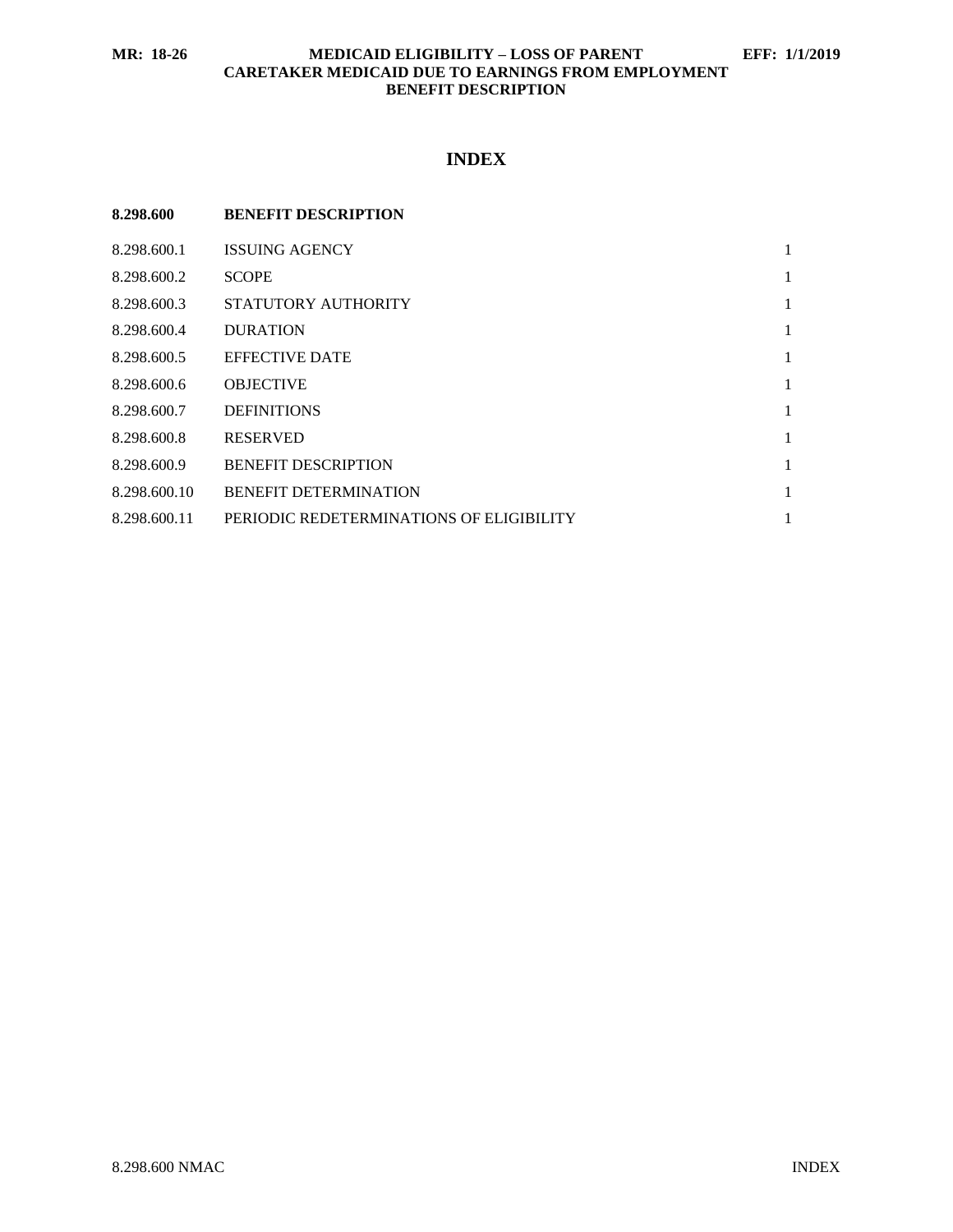**MR: 18-26 MEDICAID ELIGIBILITY – LOSS OF PARENT EFF: 1/1/2019 CARETAKER MEDICAID DUE TO EARNINGS FROM EMPLOYMENT BENEFIT DESCRIPTION**

#### **TITLE 8 SOCIAL SERVICES CHAPTER 298 MEDICAID ELIGIBILITY - LOSS OF PARENT CARETAKER MEDICAID DUE TO EARNINGS FROM EMPLOYMENT PART 600 BENEFIT DESCRIPTION**

<span id="page-1-0"></span>**8.298.600.1 ISSUING AGENCY:** New Mexico Human Services Department (HSD). [8.298.600.1 NMAC - Rp, 8.298.600.1 NMAC, 1/1/2019]

<span id="page-1-1"></span>**8.298.600.2 SCOPE:** The rule applies to the general public. [8.298.600.2 NMAC - Rp, 8.298.600.2 NMAC, 1/1/2019]

<span id="page-1-2"></span>**8.298.600.3 STATUTORY AUTHORITY:** The New Mexico medicaid program is administered pursuant to regulations promulgated by the federal department of health and human services under Title XIX of the Social Security Act as amended or by state statute. See Section 27-1-12 *et seq*., NMSA 1978. [8.298.600.3 NMAC - Rp, 8.298.600.3 NMAC, 1/1/2019]

<span id="page-1-3"></span>**8.298.600.4 DURATION:** Permanent.

[8.298.600.4 NMAC - Rp, 8.298.600.4 NMAC, 1/1/2019]

<span id="page-1-4"></span>**8.298.600.5 EFFECTIVE DATE:** January 1, 2019, or upon a later approval date by the federal centers for medicare and medicaid services (CMS), unless a later date is cited at the end of the section. [8.298.600.5 NMAC - Rp, 8.298.600.5 NMAC, 1/1/2019]

<span id="page-1-5"></span>**8.298.600.6 OBJECTIVE:** The objective of this rule is to provide eligibility guidelines when determining eligibility for the medical assistance division (MAD) medicaid program and other health care programs it administers. Processes for establishing and maintaining this category of eligibility are found in the affordable care general provision chapter located at 8.291.400 NMAC through 8.291.430 NMAC. [8.298.600.6 NMAC - Rp, 8.298.600.6 NMAC, 1/1/2019]

<span id="page-1-6"></span>**8.298.600.7 DEFINITIONS:** Refer to 8.291.400.7 NMAC. [8.298.600.7 NMAC - Rp, 8.298.600.7 NMAC, 1/1/2019]

<span id="page-1-7"></span>**8.298.600.8 [RESERVED]**

[8.298.600.8 NMAC - Rp, 8.298.600.8 NMAC, 1/1/2019]

<span id="page-1-8"></span>**8.298.600.9 BENEFIT DESCRIPTION:** A medicaid eligible recipient under this category is eligible to receive the full range of medicaid covered services. [8.298.600.9 NMAC - Rp, 8.298.600.9 NMAC, 1/1/2019]

<span id="page-1-9"></span>**8.298.600.10 BENEFIT DETERMINATION:** The HSD income support division (ISD) determines initial and ongoing eligibility.

[8.298.600.10 NMAC - Rp, 8.298.600.10 NMAC, 1/1/2019]

## <span id="page-1-10"></span>**8.298.600.11 PERIODIC REDETERMINATIONS OF ELIGIBILITY:**

**A.** A 12 month period of eligibility following parent caretaker medicaid is established without a new application. At the end of the 12 month period of eligibility a beneficiary is evaluated for other medicaid coverage in accordance with 8.291.410.19 NMAC. Retroactive medicaid coverage is not provided in accordance with 8.200.400.14 NMAC.

**B.** All changes that may affect eligibility must be reported within 10 calendar days from the date of the change as detailed in 8.291.400 NMAC.

[8.298.600.11 NMAC - Rp, 8.298.600.11 NMAC, 1/1/2019]

## **HISTORY OF 8.298.600 NMAC:**

## **History of Repealed Material:**

8.298.600 NMAC, Benefit Description, filed 9/17/2013 - Duration expired 12/31/2013.